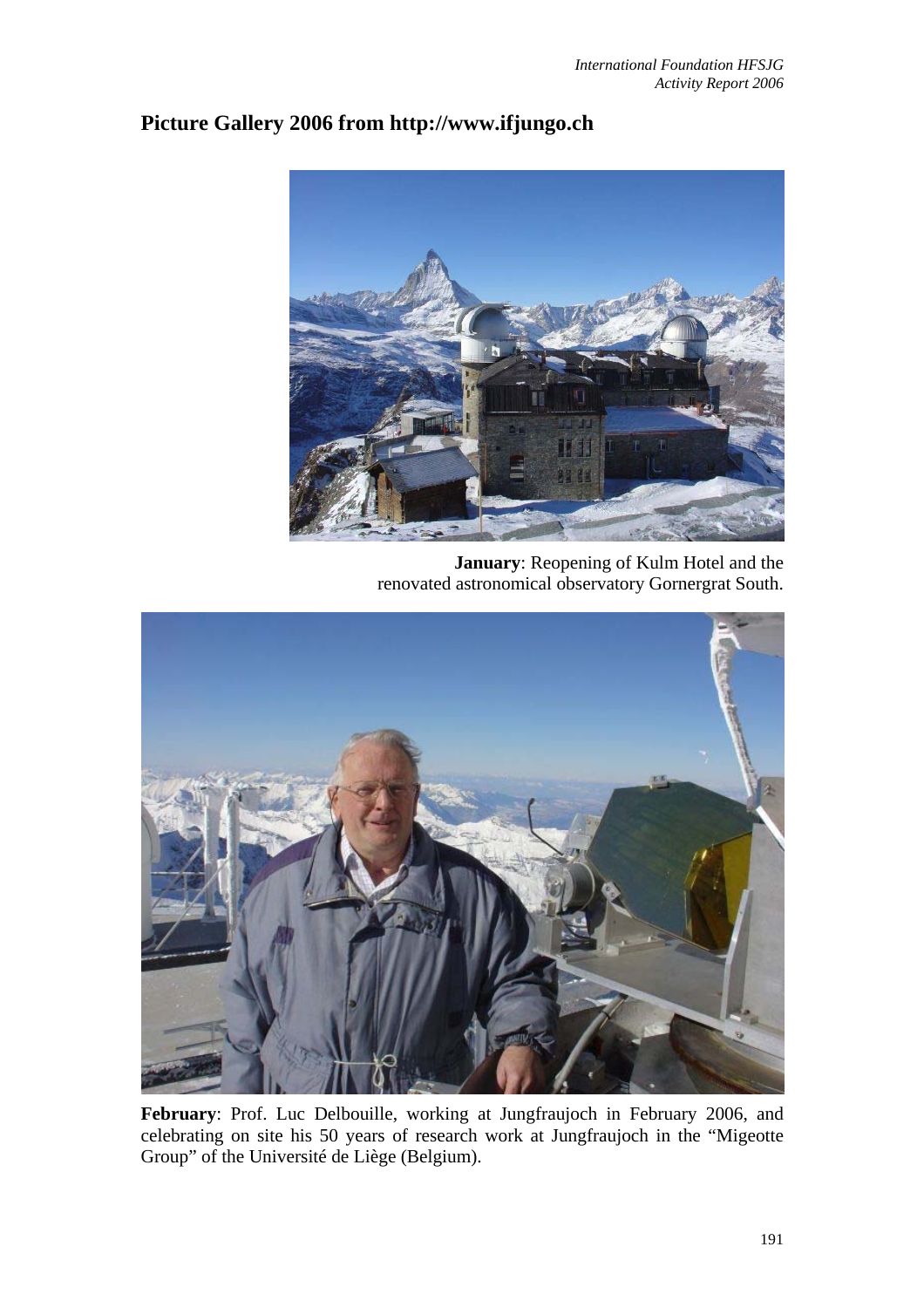

**March: CL**oud and **A**erosol **C**haracterisation **E**xperiment, CLACE 5, with more than 40 researchers from seven institutions. These outside installations have to withstand the harsh weather conditions at Jungfraujoch.



**April**: Evening at Jungfraujoch.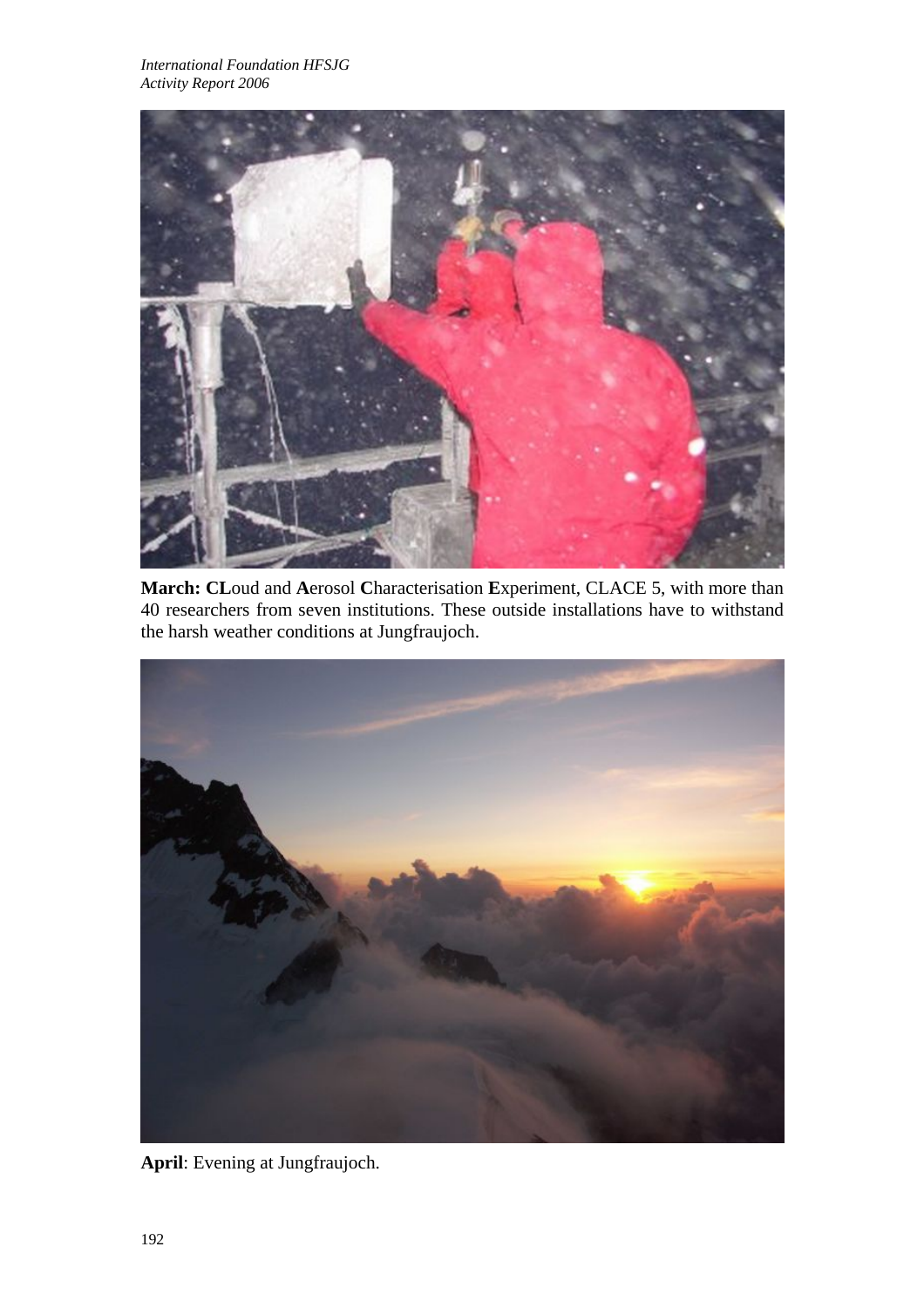*International Foundation HFSJG Activity Report 2006*



**May:** The spark chamber on exhibit at Jungfraujoch, photographed by Monika Loeffel, freelance artist.



**June**: Evening view in May from Jungfraujoch.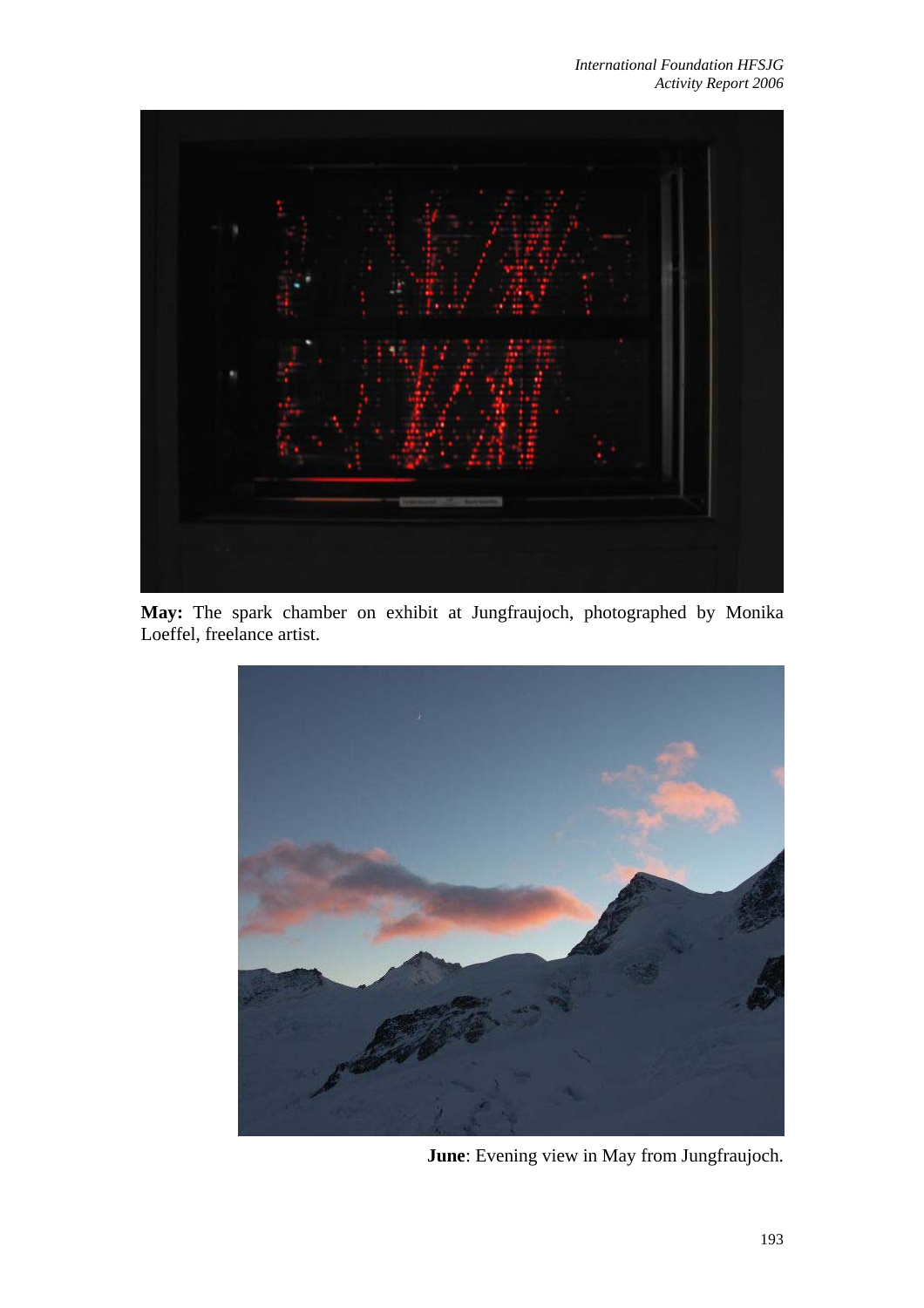

**July**: 24 hour filter samples of PM10 (particulate matter < 10 micrometer) collected with the high-volume sampler at Jungfraujoch during a strong Sahara dust event (on 20 June 2006; filter 076171, on the right; 62.3 microgram per  $m<sup>3</sup>$ ) and during usual summer conditions (on 04 June 2006; filter 076155 on the left; 2.3 microgram per  $m^3$ ).



**August**: An extraordinary full moon night as seen from Jungfraujoch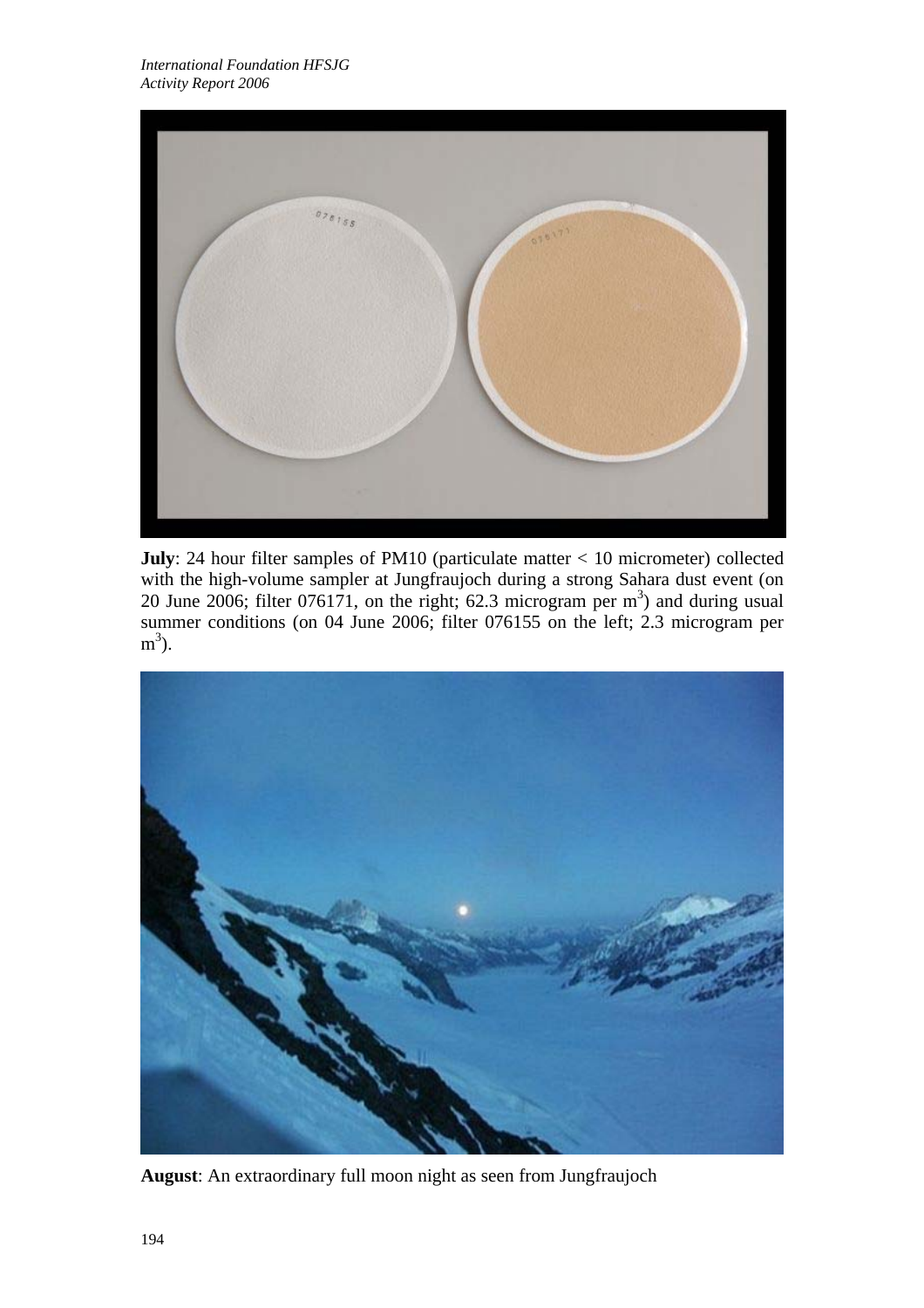

**September**: Research at Jungfraujoch – Top of Science. A snapshot from the scientific conference in celebration of the 75th anniversary of the Research Station Jungfraujoch, held in Interlaken, September 11-14, 2006.



**October:**  New meteorology installations